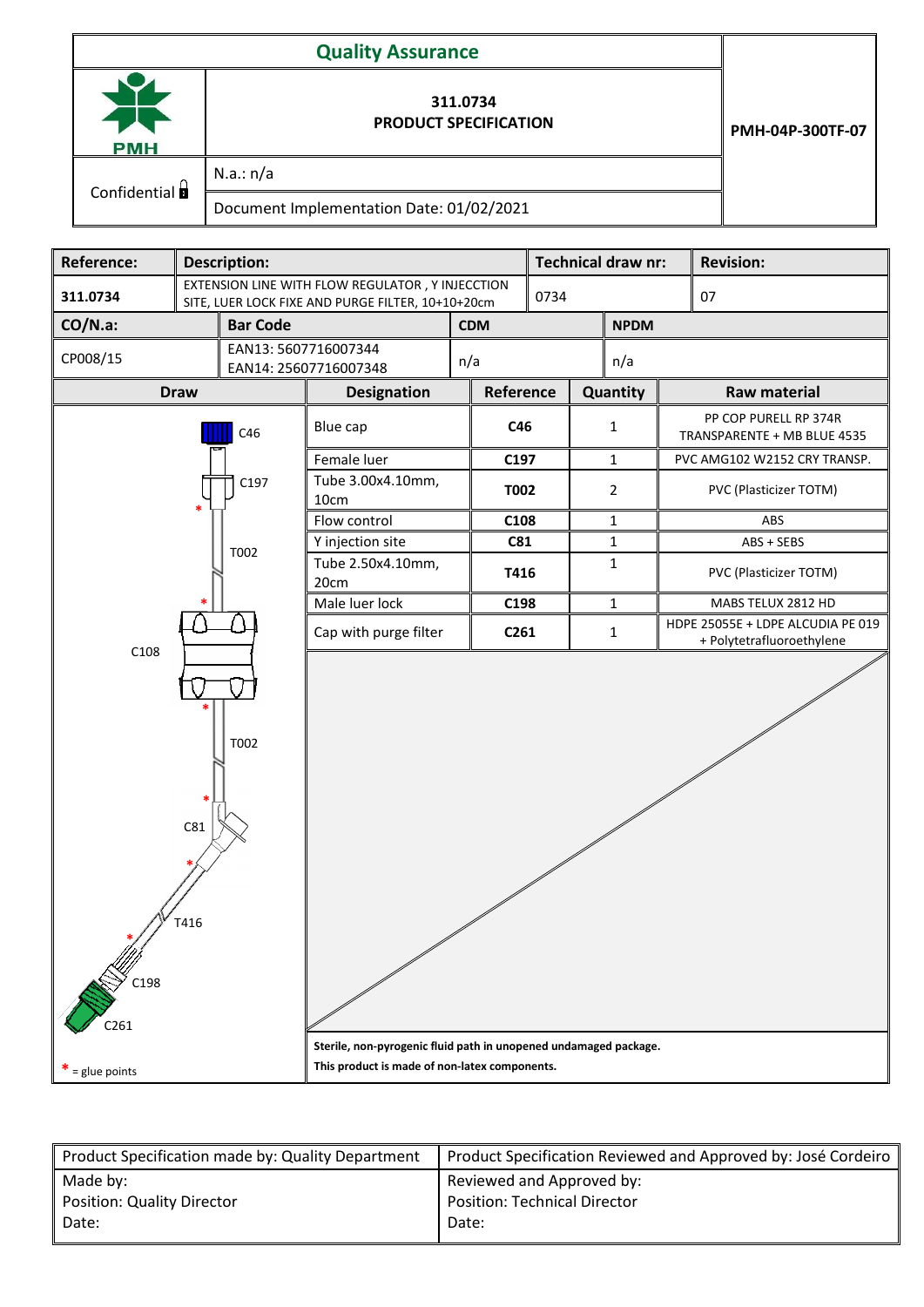| <b>PMH</b>   | 311.0734<br><b>PRODUCT SPECIFICATION</b> | PMH-04P-300TF-07 |
|--------------|------------------------------------------|------------------|
|              | N.a.: n/a                                |                  |
| Confidential | Document Implementation Date: 01/02/2021 |                  |

## **Packaging and Labelling / Photopolymers**

| Primary package<br>(1 unit per package) |                                                                                                                                                                                                                                                                                                                                                                                                                                                                                                                                                                                                                                                                                                                                                                                                                                                                                                                                                                                                                                                                                                                                                                                                                                                                                                                                                                                                                                                                                                                                                                                                                                                                                                                                                                                                                                                                                                                                                                                                                                                                                                                                                                                                                                                                                                                                                                                                                                                                                                                                                                                                                                                                                                                                                                                                                                                                                                          |                        |              |                   |                                                                                                                                                                                                                                                                                                                                                                                                                | Secondary package<br>(50 units per bag x 2= 100 units per box)          |              |
|-----------------------------------------|----------------------------------------------------------------------------------------------------------------------------------------------------------------------------------------------------------------------------------------------------------------------------------------------------------------------------------------------------------------------------------------------------------------------------------------------------------------------------------------------------------------------------------------------------------------------------------------------------------------------------------------------------------------------------------------------------------------------------------------------------------------------------------------------------------------------------------------------------------------------------------------------------------------------------------------------------------------------------------------------------------------------------------------------------------------------------------------------------------------------------------------------------------------------------------------------------------------------------------------------------------------------------------------------------------------------------------------------------------------------------------------------------------------------------------------------------------------------------------------------------------------------------------------------------------------------------------------------------------------------------------------------------------------------------------------------------------------------------------------------------------------------------------------------------------------------------------------------------------------------------------------------------------------------------------------------------------------------------------------------------------------------------------------------------------------------------------------------------------------------------------------------------------------------------------------------------------------------------------------------------------------------------------------------------------------------------------------------------------------------------------------------------------------------------------------------------------------------------------------------------------------------------------------------------------------------------------------------------------------------------------------------------------------------------------------------------------------------------------------------------------------------------------------------------------------------------------------------------------------------------------------------------------|------------------------|--------------|-------------------|----------------------------------------------------------------------------------------------------------------------------------------------------------------------------------------------------------------------------------------------------------------------------------------------------------------------------------------------------------------------------------------------------------------|-------------------------------------------------------------------------|--------------|
| <b>Components</b>                       | Reference                                                                                                                                                                                                                                                                                                                                                                                                                                                                                                                                                                                                                                                                                                                                                                                                                                                                                                                                                                                                                                                                                                                                                                                                                                                                                                                                                                                                                                                                                                                                                                                                                                                                                                                                                                                                                                                                                                                                                                                                                                                                                                                                                                                                                                                                                                                                                                                                                                                                                                                                                                                                                                                                                                                                                                                                                                                                                                | Dimension (cm)         | Quantity     | <b>Components</b> | Reference                                                                                                                                                                                                                                                                                                                                                                                                      | Dimension (cm)                                                          | Quantity     |
| <b>Peelable bag</b>                     | $P04 + P17$                                                                                                                                                                                                                                                                                                                                                                                                                                                                                                                                                                                                                                                                                                                                                                                                                                                                                                                                                                                                                                                                                                                                                                                                                                                                                                                                                                                                                                                                                                                                                                                                                                                                                                                                                                                                                                                                                                                                                                                                                                                                                                                                                                                                                                                                                                                                                                                                                                                                                                                                                                                                                                                                                                                                                                                                                                                                                              | $W = 10 \times H = 20$ | $\mathbf{1}$ | <b>Bag</b>        | S <sub>13</sub>                                                                                                                                                                                                                                                                                                                                                                                                | $W = 40xH = 60$                                                         | 2            |
| Photopolymer<br>/ Label                 | PMH-FP-308-2                                                                                                                                                                                                                                                                                                                                                                                                                                                                                                                                                                                                                                                                                                                                                                                                                                                                                                                                                                                                                                                                                                                                                                                                                                                                                                                                                                                                                                                                                                                                                                                                                                                                                                                                                                                                                                                                                                                                                                                                                                                                                                                                                                                                                                                                                                                                                                                                                                                                                                                                                                                                                                                                                                                                                                                                                                                                                             | n/a                    | 1            | <b>Box</b>        | C <sub>174</sub>                                                                                                                                                                                                                                                                                                                                                                                               | $L = 39 \times W = 29,5$<br>$x H = 33.8$                                | 1            |
|                                         |                                                                                                                                                                                                                                                                                                                                                                                                                                                                                                                                                                                                                                                                                                                                                                                                                                                                                                                                                                                                                                                                                                                                                                                                                                                                                                                                                                                                                                                                                                                                                                                                                                                                                                                                                                                                                                                                                                                                                                                                                                                                                                                                                                                                                                                                                                                                                                                                                                                                                                                                                                                                                                                                                                                                                                                                                                                                                                          |                        |              | <b>Box Label</b>  | Mod_02                                                                                                                                                                                                                                                                                                                                                                                                         | $W = 11 \times H = 14.8$                                                | $\mathbf{1}$ |
|                                         | <b>EASY FLOW</b><br><b>GEBRUIKSAANWIJZING - MODE D'EMPLOI</b><br>- EASYFLOW op OFF vóór iedere connectie/ S'assurer<br>que le régulateur est sur OFF avant toute connexion. 2-<br>CE 2797<br>Aansluiten, op OPEN stellen, omdraaien en purgeren/<br>60 gts / mi<br>20 gts / mi<br>Connecter puis mettre sur OPEN, renverser et purger 3-<br>60 dps / ml<br>dos / m<br>EASYFLOW sluiten (OFF) en aansluiten op patiënt/<br>ots/min<br>gts/min<br>Fermer (OFF) le régulateur et connecter le dispositif au<br>Íos / min<br>60 dps / min<br>malade<br>4- Druppelkamer op ±80cm boven insteekpunt patient<br>20<br>plaatsen/ Suspendre la chambre à gouttes ±80cm au<br>dessus du site d'injection du malade<br>5- Het debiet bijstellen en verbeteren door de druppels<br>min.te tellen / Régler le débit par comptage des gouttes<br><b>WAARSCHUWING-AVERTISSEMENTS</b><br>NL- Het debiet moet altijd gecontroleerd worden doo<br>druppeltelling, en dit meermals tijdens het infuus (nog<br>125<br>waakzaamheid<br>voor<br>cytotoxines.<br>50<br>150<br>morfinederivaten,) -Nooit met bloed gebruiken<br>Belangrijk: stel de EASYFLOW niet in dichtbij OPEN<br>BENODIGDE TIJD VOOR /<br>stand. Hier kan het debiet snel stijgen tot waarden boven<br>TEMPS NECESSARE POUR<br>2.500 ml/h. -Dit product werd gevalideerd met sterie<br>1000 mi<br>water, een naald 20G bij 20°C. -Niet gebruiken zonder<br>83 ml/h<br>12h<br>toezicht. F- Ne jamais utiliser avec du sang. - Suivre<br>toujours le mode d'utilisation du perfuseur - Le débit doit<br>100 ml/h<br>10h<br>toujour être vérifié en comptant les gouttes/ min, plusieurs<br>125 ml/h<br>08h<br>fois en cours de perfusion (Encore plus de vigilance pour<br>les cytotoxiques, morphiniques  ) Il est important de ne<br><b>STERILE EO</b><br>pas laisser le EASYFLOW en position proche de "OPEN";<br>dans cette position le débit peut augmenter rapidement<br>(DATES)<br>jusqu'à une valeur supérieure à 2.500 ml/h - Ce produit a<br>été validé avec une aiguille 20G à 20°C - Ne pas utiliser<br>ce dispositif sans surveillance<br><b>ZONDER FTALATEN</b><br>SANS PHTALATES<br>G<br>ZWAARTEKRACHT<br>GRAVITÉ<br>Steriel bij gesloten en onbeschadigde verpakking. Apyrogeen. Alleen gebruiken indien<br>stopjes op hun plaats zitten. / Stérile à l'état fermé et non endommagé. Apyrogène. N'utiliser<br>que si les obturateurs sont en place. Vérifier le serrage des connexions avant utilisation.<br>PMH - Produtos Médico Hospitalares, S.A. DIST, DIALEX BIOMEDICA. nv-sa<br>Z.I. Murteira, Lt 9, Porto Alto<br>Caetsbeekstraat 1 - 3740 Bilzen<br>2135-311 Samora Correia - PORTUGAL<br>BELGIUM<br>∼<br><b>LOT</b><br>yyyy mm<br>yyyy mm<br>aa bb cc d<br>REF:311.0734 - P2LLYE<br><b>NO DEHP</b><br>VERLENGLEIDING MET DEBIETREGELAAR EASYFLOW EN Y-<br><b>INSPUITPUNT</b><br>PROLONGATEUR A CONTROLE DEBIT EASYFLOW ET SITE EN Y |                        |              |                   | <b>Observações Artigo</b><br>Descrição Etiquetas 1<br>Descrição Etiquetas 2<br>Descrição Etiquetas 3<br>Descrição Etiquetas 4<br>QTD: Otd. GTIN<br><b>STERILE EO</b><br>$C$ <sub>£</sub> 2797<br>PMH - Produtos Médico Hospitalares, SA<br>Zona Industrial Murteira, Lt. 9<br>2135 - 311 SAMORA CORREIA<br>Telf.: +351 263 650 680<br>Fax: +351 263 650 695<br>Distr.: Distribuidor<br><b>Descrição EAN128</b> | Referênci<br>yyyy mm<br>yyyy mm<br>aa bb cc d<br>LOT<br>Mod.02 (Rev_00) |              |

## **PALLET**

- 3 rounds of shrink wrap cover boxes, angles, pallet and the top of the last range of boxes

- 5 layers of 8 boxes. In staggered rows. Total Pallet maximum height = 180cm.

**The batch number is aa bb cc d aa: year number of production (ex 28 for 2020) bb: year of production (ex 20 for 2020) cc: month of production (ex 09 for September) d: day of packaging (ex A for 1st working day of month) Expiration is +60 months after batch number Expiration date format is yyyy / mm yyyy: year of expiration (example 2025) mm: month of expiration (ex 09 for September) For batch number 28 20 09 A ‐> Exp = 2025 / 09**